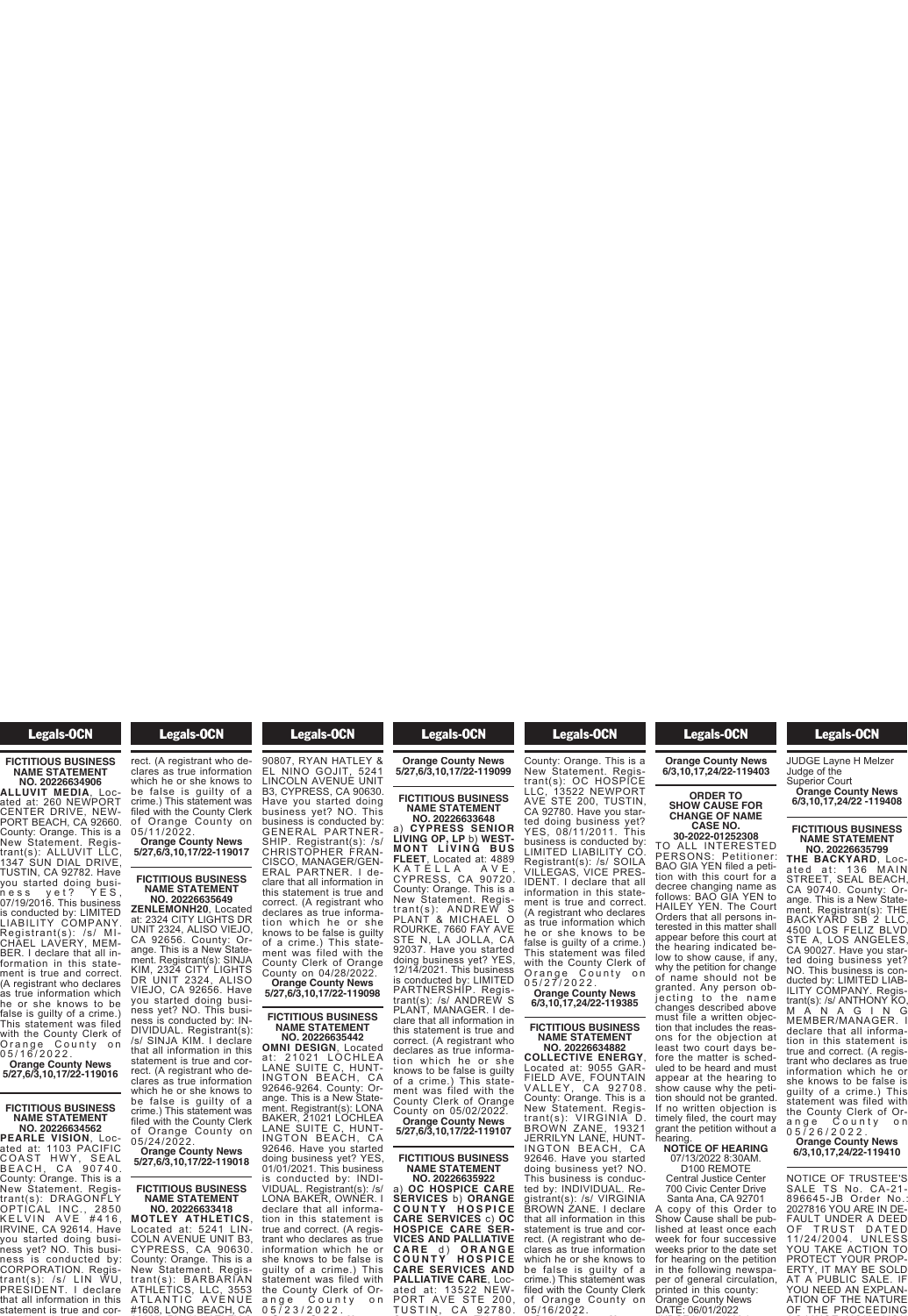#### **Legals-OCN**  $\overline{\phantom{a}}$ OF THE PROCEEDING

AGAINST YOU, YOU SHOULD CONTACT A LAWYER. A public auction sale to the highest bidder for cash, cashier's check drawn on a state or national bank, check drawn by state or federal credit union, or a check drawn by a state or federal savings and loan association, or savings association, or savings bank specified in Section 5102 to the Financial Code and authorized to do business in this state, will be held by duly appointed trustee. The sale will be made, but without covenant or warranty, expressed or implied, regarding title, possession, or encumbrances, to pay the remaining principal sum of the note(s) secured by the Deed of Trust, with interest and late charges thereon, as provided in the note(s), advances, under the terms of the Deed of Trust, interest thereon, fees, charges and expenses of the Trustee for the total amount (at the time of the initial publication of the Notice of Sale) reasonably estimated to be set forth below. The amount may be greater on the day of sale. BENEFI-CIARY MAY ELECT TO BID LESS THAN THE TOTAL AMOUNT DUE. Trustor(s): Carol Huff, an unmarried woman Recorded: 12/10/2004 as Instrument No. 2004001100033 of Official Records in the office of the Recorder of ORANGE County, California; Date of Sale: 7/5/2022 at 12:00 PM Place of Sale: At the North front entrance to the County Courthouse, 700 Civic Center Drive West, Santa Ana, CA 92701 Amount of unpaid balance and other charges: \$19,153.16 The purported property address is: 12380 ROCK SPRINGS COURT #47, GARDEN GROVE, CA 92843 Assessor's Parcel No.: 935-72-112 Legal Description: Please be advised that the legal description set forth on the Deed of Trust is in error. The legal description of the property secured by the Deed of Trust is more properly set forth and made part of Exhibit "A" as attached hereto. PARCEL A:UNIT 47 OF LOT 3 OF TRACT NO. 11866, IN THE CITY OF GARDEN GROVE, COUNTY OF ORANGE, STATE OF CALIFORNIA, AS CALIFORNIA, AS<br>SHOWN AND DEFINED<br>ON THE CONDOMINIUM ON THE CONDOMINIUM PLAN RECORDED MAY

7, 1984 AS INSTRU-MENT NO. 84-189058, OF OFFICIAL RECORDS, IN THE OFFICE OF THE COUNTY RECORDER OF SAID COUNTY. PARCEL B:THE EXCLUSIVE AND NON-SEVERABLE RIGHT TO USE OF A GARAGE (G-47) AND PATIO (P-47) WHERE APPLICABLE, APPURTENANT TO THE ABOVE UNIT DE-SCRIBED IN PARCEL A, AS SHOWN AND DEFINED ON SAID CON-DOMINIUM PLAN. PAR-CEL C:AN UNDIVIDED 1/18TH INTEREST IN AND TO LOT 3 OF TRACT NO. 11866, IN THE CITY OF GARDEN GROVE, COUNTY OF ORANGE, STATE OF CALIFORNIA, AS PER MAP RECORDED IN BOOK 516 PAGE(S) 30 AND 31 OF MISCEL-LANEOUS MAPS, IN THE OFFICE OF THE OUNTY RECORDER OF SAID COUNTY. EXCEPT FROM SAID PARCEL C THE FOLLOWING: 1. ALL UNITS;

THE EXCLUSIVE RIGHTS TO USE IN AND TO ALL GARAGES,<br>PATIOS AND BALCONY/DECKS EX- **Example 1** Legals-OCN **Programs** Contract to the Manus of the Manus of the Manus of the Manus of the Manus of the Manus of the Manus of the Manus of the Manus of the Manus of the Manus of the Manus of the Manus of the Manus of the Manus of the

BALCONY/DECKS EX-CEPT THOSE GRANTED **has been been postponed, and has been postponed, and develop to the except of the set of the set of the set of the set of the set of the set of the set of the set of the set of the set of the set of the set of the set of**  $\overline{\phantom{a}}$  applies bere uled time and date for the sale of this property, you

may call 1-866-539-4173 for information regarding HEREINABOVE; 3. THE NON-EXCLUSIVE EASE-MENTS FOR INGRESS AND EGRESS TO BE GRANTED TO THE UNIT OWNERS OF ALL THE OTHER LOTS OF SAID TRACT 11866. EXCEPT THEREFROM, ALL OIL, OIL RIGHTS, NATURAL GAS RIGHTS, MINERAL RIGHTS, AND OTHERHY-DROCARBON SUB-S T A N C E S B Y WHATEVER NAME KNOWN, TOGETHER WITH APPURTENANT RIGHTS THERETO, WITHOUT, HOWEVER, ANY RIGHT TO ENTER UPON THE SURFACE OF SAID LAND NOR ANY PORTION OF THE SUB-SURFACE LYING ABOVE A DEPTH OF 500 FEET, AS EXCEPTED OR RE-SERVED IN INSTRU-MENTS OF RECORD. PARCEL D: THE NON-EXCLUSIVE EASEMENT FOR INGRESS AND EGRESS OVER THE COMMON AREA OF THE OTHER LOTS OF SAID TRACT 11866. SAID EASEMENT TO BE OVER ALL THE COMMON AREA THEREOF EX-CEPT ALL LIVING UNITS THEREON AND ALSO EXCEPTING THE EX-CLUSIVE RIGHTS OF U S E G R A N T E D THERETO. SAID EASE-MENT TO BECOME EF-FECTIVE UPON THE RE-CORDING OF THE DE-CLARATION OF COVEN-ANTS, CONDITIONS AND RESTRICTIONS (HERE-INAFTER RESERVED TO AS "INITIAL DECLARA-TION") RECORDED ON MAY 7, 1984 AS INSTRU-MENT NO. 84-189057, OF OFFICIAL RECORDS OF THE COUNTY OF OR-ANGE, STATE OF CALI-FORNIA, AND THE SUP-PLEMENTAL DECLARA-TIONS OF ANNEXATION DECLARING CERTIAN LOTS OF TRACT 11866 TO BE SUBJECT TO THE INITIAL DECLARATION PREVIOUSLY RECOR-DED. NOTICE TO PO-TENTIAL BIDDERS: If you are considering bidding on this property lien, you should understand that there are risks involved in bidding at a trustee auction. You will be bidding on a lien, not on the property itself. Placing the highest bid at a trustee auction does not automatically entitle you to free and clear ownership of the property. You should also be aware that the lien being auctioned off may be a junior lien. If you are the highest bidder at the auction, you are or may be responsible for paying off all liens senior to the lien being auctioned off, before you can receive clear title to the property. You are encouraged to investigate the existence, priority, and size of outstanding liens that<br>may exist on this property by contacting the county recorder's office or a title insurance company, either of which may charge you a fee for this information. If you consult either of these resources, you should be aware that the same lender may hold more than one mortgage or deed of trust on the property. NO-TICE TO PROPERTY OWNER: The sale date shown on this notice of sale may be postponed one or more times by the mortgagee, beneficiary, trustee, or a court, pursuant to Section 2924g of the California Civil Code. The law requires that information about trustee sale<br>postponements be made postponements be made<br>available to you and to the public, as a courtesy to those not present at the sale. If you wish to learn whether your sale date has been postponed, and,<br>if applicable, the rescheduled time and date for the

the trustee's sale or visit this internet website http://www.qualityloan.com , using the file number assigned to this foreclosure by the Trustee: CA-21- 896645-JB. Information about postponements that are very short in duration or that occur close in time to the scheduled sale may not immediately be reflected in the telephone information or on the internet website. The best way to verify postponement information is to attend the scheduled sale. NOTICE TO TENANT: You may have a right to purchase this property after the trustee auction pursuant to Section 2924m of the California Civil Code. If you are an "eligible tenant buyer," you can purchase the property if you match the last and highest bid placed at the trustee auction. If you are an "eligible bidder," you may be able to purchase the property if you exceed the last and highest bid placed at the trustee auction. There are three steps to exercising this right of purchase. First, 48 hours after the date of the trustee sale, you can call 1-866-539- 4173, or visit this internet website http://www.qualityloan.com, using the file number assigned to this foreclosure by the Trustee: CA-21-896645-JB to find the date on which the trustee's sale was held, the amount of the last and highest bid, and the address of the trustee. Second, you must send a written notice of intent to place a bid so that the trustee receives it no more than 15 days after the trustee's sale. Third, you must submit a bid so that the trustee receives it no more than 45 days after the trustee's sale. If you think you may qualify as an "eligible tenant buyer" or "eligible bidder," you should consider contacting an attorney or appropriate real estate professional immediately for advice regarding this potential right to purchase. The undersigned Trustee disclaims any liability for any incorrectness of the property address or other common designation, if any, shown herein. If no street address or other common designation is shown, directions to the location of the property may be obtained by sending a written request to the beneficiary within 10 days of the date of first publication of this Notice of Sale. If the sale is set aside for any reason, including if the Trustee is unable to convey title, the Purchaser at the sale shall be entitled only to a return of the monies paid to the Trustee. This shall be the Purchaser's sole and exclusive remedy. The purchaser shall have no further recourse against the Trustor, the Trustee, the Beneficiary, the Beneficiary's Agent, or the Beneficiary's Attorney. If you have previously been discharged through bankruptcy, you may have been released of personal liability for this loan in which case this letter is intended to exercise the note holders right's against the real property only. Date: Quality Loan Service Corporation 2763 Camino Del Rio S San Diego, CA 92108 619-645- 7711 For NON SALE information only Sale Line: 1-866-539-4173 Or Login t o :

http://www.qualityloan.com Reinstatement Line: (866) Remstatement Emp. (555) ity Loan Service Corp. TS No.: CA-21-896645-JB ID-SPub #0178848 6/10/2022

# **Example 20 Legals-OCN**  $\frac{1}{2}$

SPub #0178848 6/10/2022 6/17/2022 6/24/2022 **Orange County News 6/10,17,24/2022-119415**

# **ORDER TO SHOW CAUSE FOR CHANGE OF NAME CASE NO.**

**30-2022-01260178** TO ALL INTERESTED PERSONS: Petitioner: JU-LIE GYEKE FRIMPONG filed a petition with this court for a decree changing name as follows: JU-LIE GYEKE FRIMPONG to JULIE FRIMPONG. The Court Orders that all persons interested in this matter shall appear before this court at the hearing indicated below to show cause, if any, why the petition for change of name should not be granted. Any person objecting to the name changes described above must file a written objection that includes the reasons for the objection at least two court days before the matter is scheduled to be heard and must appear at the hearing to show cause why the petition should not be granted. If no written objection is timely filed, the court may grant the petition without a

# hearing. **NOTICE OF HEARING** 07/20/2022 8:30AM. D<sub>100</sub> REMOTE

Central Justice Center 700 Civic Center Drive Santa Ana, CA 92701

A copy of this Order to Show Cause shall be published at least once each week for four successive weeks prior to the date set for hearing on the petition in the following newspaper of general circulation, printed in this county: Orange County News DATE: 05/20/2022 JUDGE Layne H Melzer Judge of the

Superior Court **Orange County News**

# **ORDER TO SHOW CAUSE FOR CHANGE OF NAME CASE NO.**

**5/27,6/3,10,17/22 -118944**

**22FL000441** TO ALL INTERESTED PERSONS: Petitioner: JACQUELINE CRIS-ANTO on behalf of IKER GARCIA, a minor filed a petition with this court for a decree changing name as follows: IKER GARCIA to IKER CRISANTO. The Court Orders that all persons interested in this matter shall appear before this court at the hearing indicated below to show cause, if any, why the petition for change of name should not be granted. Any person objecting to the name changes described above must file a written objection that includes the reasons for the objection at least two court days before the matter is scheduled to be heard and must appear at the hearing to show cause why the petition should not be granted. If no written objection is timely filed, the court may grant the petition without a hearing. **NOTICE OF HEARING**

07/13/2022 1:30PM. L74 REMOTE Lamoreaux Justice Center

341 The City Drive South Orange, CA 92868 A copy of this Order to Show Cause shall be published at least once each week for four successive weeks prior to the date for hearing on the petition in the following newspaper of general circulation, printed in this county: Orange County News DATE: 05/18/2022 JUDGE Julie A Palafox Judge of the Superior Court **Orange County News 6/3,10,17,24/22 -119387**

**NOTICE OF PETITION TO ADMINISTER ES-**

# **Legals-OCN TO ADMINISTER ES-**

**TATE OF JOHN ROBERT CLEMENT**

# **Case No. 30-2022- 01262404-PR-LA-CJC**

To all heirs, beneficiaries, creditors, contingent creditors, and persons who may otherwise be interested in the will or estate or both, of JOHN ROBERT CLEMENT

A PETITION FOR PRO-BATE has been filed by James Dale Clement in the Superior Court of California, County of OR-ANGE.

THE PETITION FOR PROBATE requests that James Dale Clement be appointed as personal representative to administer the estate of the decedent. THE PETITION requests authority to administer the estate under the Independent Administration of Estates Act. (This authority will allow the personal representative to take many will discuss the person<br>representative to the many actions without taining court approval. Before taking certain very important actions, however, the personal representative will be required to give notice to interested persons unless they have waived notice or consented to the proposed action.) The independent administration authority will be granted unless an interested person files an objection to the petition and shows good cause why the court should not grant the authority.

A HEARING on the petition will be held on August 10, 2022 at 10:30 AM in Dept. No. C08 located at 700 CIVIC CENTER DRIVE W, SANTA ANA CA 92701.

The court is providing the convenience to appear for hearing by video using the court's designated video platform. This is a no cost service to the public. Go to the Court's website at the Superior Court of Califor-<br>nia - County of Orange (occourt.org) to appear remotely for Probate hearings and for remote hearing instructions. If you have difficulty connecting or are unable to connect to your remote hearing, call 657-622-8278 for assistance. If you prefer to appear in-person, you can appear in the department on the day/time set for your hearing.

IF YOU OBJECT to the granting of the petition, you should appear at the hearing and state your objections or file written objections with the court before the hearing. Your appearance may be in person or by your attorney. IF YOU ARE A CREDIT-OR or a contingent creditor of the decedent, you must file your claim with the court and mail a copy the court and mail a copy<br>to the personal representative appointed by the court within the later of either (1) four months from the date of first issuance of letters to a general personal representative, as defined in section 58(b) of the California Probate Code, or (2) 60 days from the date of mailing or personal delivery to you of a notice under section 9052 of the California Probate Code.<br>Other California statutes Other California statutes

and legal authority may affect your rights as a creditor. You may want to consult with an attorney knowledgeable in California law. YOU MAY EXAMINE the file kept by the court. If you are a person interested in the estate, you may file with the court a Request for Special Notice (form DE-154) of the filing of an inventory and appraisal of estate assets or of any petition or ac count a s provided in Probate Code<br>section 1250. A Request for Special Notice form is

# **Example 1** Legals-OCN  $s_{\text{s}}$   $\frac{1}{2}$

for Special Notice for Special Notice for Special Notice for Special Notice for Special Notice for Special Not available from the court clerk. Attorney for petitioner: MARIANNE LALEUF-

THOM ESQ SBN 290798 GOLDFARB & LUU PC 18757 BURBANK BLVD STE 201

TARZANA CA 91356 CN987474 CLEMENT Jun 10,15,17, 2022 **Orange County News**

**6/10,15,17/2022-119519 FICTITIOUS BUSINESS**

**NAME STATEMENT NO. 20226636128** a) **UCA APARTMENT HOMES** b) **UCA APART-MENTS** c) **UCA** d) **UCA A P A R T M E N T S I N FULLERTON** e) **UNI-VERSITY CROSSING**, Located at: 2404 NUT-WOOD AVE, FULLER-TON, CA 92831. County: Orange. This is a New Statement. Registrant(s): OC NUTWOOD 2010, LLC, 2398 E. CAMEL-BACK ROAD, STE 200, PHOENIX, AZ 85016. Have you started doing business yet? YES. 06/01/2011. This business is conducted by: LIMITED LIABILITY COMPANY. Registrant(s): /s/ TODD R. DARLING, CHIEF OPER-ATING OFFICER. I declare that all information in this statement is true and correct. (A registrant who declares as true information which he or she knows to be false is guilty of a crime.) This statement was filed with the County Clerk of Orange County on 06/01/2022. **Orange County News 6/10,17,24,7/1/22-119561**

**FICTITIOUS BUSINESS NAME STATEMENT**

**NO. 20226635617 BEARING PARTNER SHIPS**, Located at: 1048 IRVINE AVENUE SUITE 216, NEWPORT BEACH, CA 92660. County: Orange. This is a Change, previous No. 2 0 2 2 6 6 3 4 4 8 2 . Registrant(s): ORVILLINA INC, 1048 IRVINE AVEN-UE SUITE 216, NEW-PORT BEACH, CA 92660. Have you started doing business yet? YES, 05/16/2022. This business is conducted by: COR-PORATION. Registrant(s): /s/ MOLLY ROSE, CHIEF EXECUTIVE OFFICER. I declare that all information in this statement is true and correct. (A registrant who declares as true<br>information which he or information which she knows to be false is guilty of a crime.) This statement was filed with the County Clerk of Orange County on ange Coun<br>05/24/2022

**Orange County News 6/10,17,24,7/1/22-119587**

## **FICTITIOUS BUSINESS NAME STATEMENT NO. 20226634897**

**MYNEPHROLOGIST KID-NEY SPECIALISTS OF ORANGE COUNTY**, Located at: 1140 W. LA VETA AVENUE SUITE 400, OR-ANGE, CA 92868. County: Orange. This is a New Statement. Registrant(s): A F S A N E H H A F T - BARADARAN MOHAM-MADI MD, INC., 1140 W. LA VETA AVENUE SUITE 400, ORANGE, CA 92868. Have you started doing business yet? NO. This business is conducted by: CORPORATION. Registrant(s): /s/ AFSANEH HAFTBARADARAN MO-HAMMADI MD, CHIEF EXECUTIVE OFFICER. I declare that all information in this statement is true and correct. (A registrant who declares as true information which he or she knows to be false is guilty of a crime.) This statement was filed with the County Clerk of Orange County on

ange Count<br>05/16/2022.

# **Example County County Control**  $\overline{\phantom{a}}$   $\overline{\phantom{a}}$   $\overline{\phantom{a}}$   $\overline{\phantom{a}}$   $\overline{\phantom{a}}$   $\overline{\phantom{a}}$   $\overline{\phantom{a}}$   $\overline{\phantom{a}}$   $\overline{\phantom{a}}$   $\overline{\phantom{a}}$   $\overline{\phantom{a}}$   $\overline{\phantom{a}}$   $\overline{\phantom{a}}$   $\overline{\phantom{a}}$   $\overline{\phantom{a}}$   $\overline{\phantom{a}}$   $\overline{\phantom{a}}$   $\overline{\phantom{a}}$   $\overline{\$

# 0 5 / 1 6 / 2 0 2 2 . **Orange County News 6/10,17,24,7/1/22-119591**

# **NOTICE OF PUBLIC SALE OF**

**PERSONAL PROPERTY** Notice is hereby given that on **July 5th, 2022**;Extra Space Storage will sell at public auction, to satisfy the lien of the owner, personal property described below belonging to those individuals listed below at

the following locations: **10741 Dale Ave Stanton, CA 90680 (714)-293-5867 10:00 AM** Martin Zamora Boxes, furniture Art Gonzalez Household items, memorabilia Joseantonio Banda Mattress, clothes, person-

al items Faith Gonzales Sherrel Personal and childres

items Vadim Kouzin Clothing, personal goods

Jessica Jimenez Holiday decor, household items

Angelina Palacios De Rodrigues Clothing<br>Juan Luis Francisco

Juan Luis Francisco Tools, personal items **155 S. Adams St Anaheim, CA 92802**

**(714) 563-0388 12:00 PM**

Victor Marcos Jimenez Boxes, Household Alex Mulshenock Household, Boxes

**1705 S State College Blvd**

**Anaheim, CA 92806 (714) 935-0403 2:00 PM**

Karlo DeLaCruz totes, household items

The auction will be listed and advertised on www.storagetreasures.co m. Purchases must be made with cash only and paid at the above referenced facility in order to complete the transaction. Extra Space Storage may refuse any bid and may rescind any purchase up until the winning bidder takes possession of the personal property.

6/17, 6/24/22 **CNS-3594835#**

**O R A N G E C O U N T Y N E W S Orange County News 6/17,24/2022-119592**

> **ORDER TO SHOW CAUSE FOR CHANGE OF NAME CASE NO. 22FL000505**

TO ALL INTERESTED PERSONS: Petitioner: FEINI CHEN and WEIGANG ZHOU on behalf of JIE ZHOU, a minor filed a petition with this court for a decree changing name as follows: JIE ZHOU to ADA ZHOU. The Court Orders that all persons interested in this matter shall appear before this court at the hearing indic-ated below to show cause, if any, why the petition for change of name should not be granted. Any person objecting to the name changes described above must file a written objection that includes the reasons for the objection at least two court days before the matter is scheduled to be heard and must appear at the hearing to show cause why the petition should not be granted.<br>If no written objection is

# grant the petition without a hearing. **NOTICE OF HEARING** 07/27/2022 8:30 AM.

timely filed, the court may

L74 REMOTE Lamoreaux Justice Center 341 The City Drive South

Orange, CA 92868 A copy of this Order to Show Cause shall be published at least once each week for four successive weeks prior to the date set for hearing on the petition